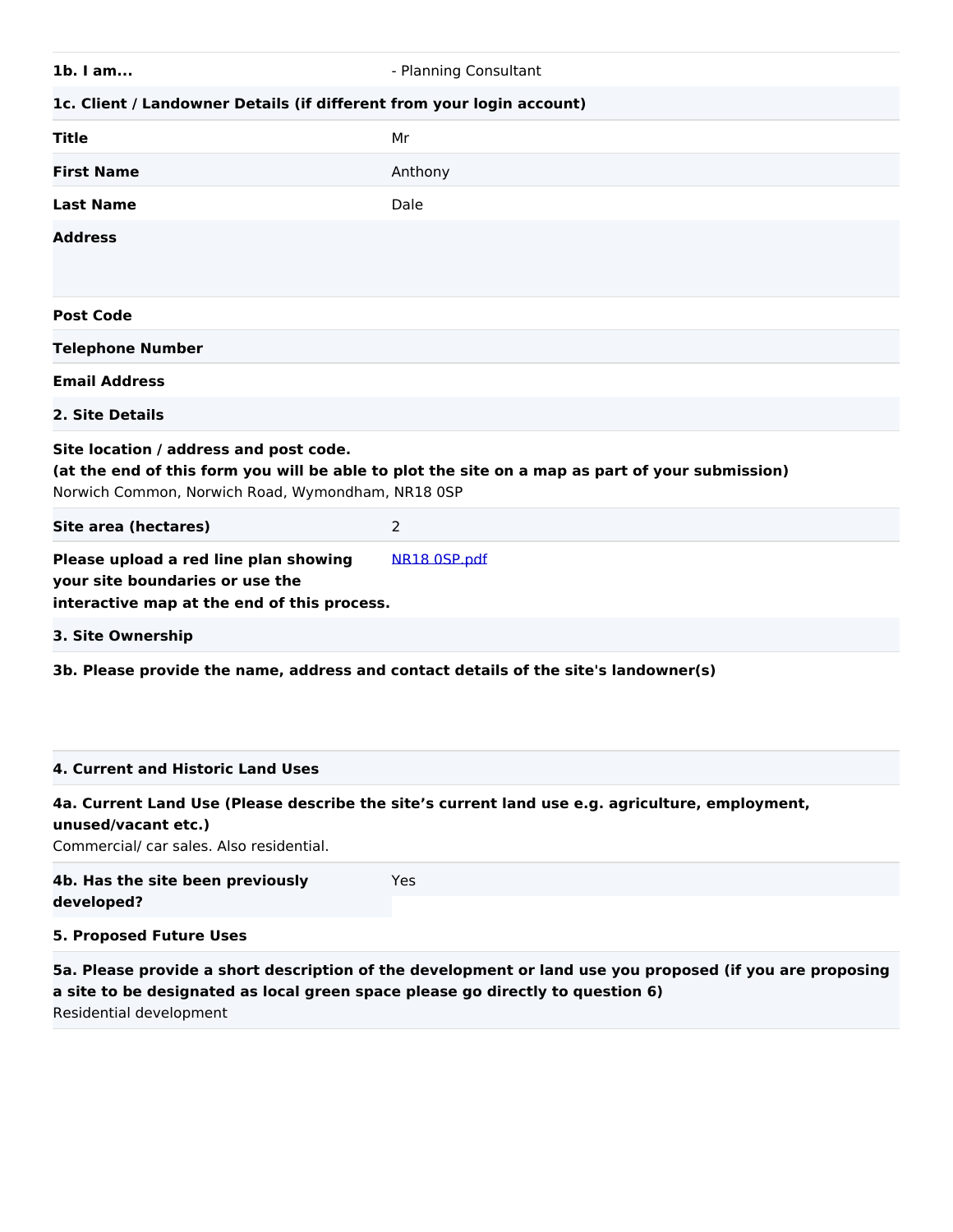## **5b. Which of the following use or uses are** - Market Housing **you proposing?**

# **5c. Please provide further details of your proposal, including details on number of houses and proposed floorspace of commercial buildings etc.**

Up to eight dwellings

#### **5d. Please describe any benefits to the Local Area that the development of the site could provide.**

Good sustainable transport links with a bus stop immediately adjacent on the Norwich Road. Good walking and cycling access to services and facilities in Wymondham, which are likely to be used by the future residents, thereby supporting their viability. Would help to meet local housing need without the loss of agricultural land, open countryside, or greenfield land. Will not impact on any environmental designations and will not harm any heritage assets. Being a small development it will be suitable for small local builders, as well as local architects and tradespeople. It would tidy up the site, which is mainly used for car sales.

#### **6. Local Green Space**

If you are proposing a site to be designated as Local Green Space please complete the following questions. These questions do not need to be completed if you are not proposing a site as Local Green Space. Please consult the guidance notes for an explanation of Local Green Space Designations.

#### **7. Site Features and Constraints**

Are there any features of the site or limitations that may constrain development on this site (please give details)?

# **7a. Site Access: Is there a current means of access to the site from the public highway, does this access need to be improved before development can take place and are there any public rights of way that cross or adjoin the site?**

There is an existing site access onto the highway. This might need to be improved. There are no public rights of way crossing the site, but there is a PRoW opposite on the other side of Norwich Common.

# **7b. Topography: Are there any slopes or significant changes of in levels that could affect the development of the site?**

No

# **7c. Ground Conditions: Are ground conditions on the site stable? Are there potential ground contamination issues?**

Not that I'm aware of

## **7d. Flood Risk: Is the site liable to river, ground water or surface water flooding and if so what is the nature, source and frequency of the flooding?**

In flood zone 1. I understand there can be very infrequent surface water flooding, but there are drainage ditches

#### **7e. Legal Issues: Is there land in third party ownership, or access rights, which must be acquired to develop the site, do any restrictive covenants exist, are there any existing tenancies?** No

# **7f. Environmental Issues: Is the site located next to a watercourse or mature woodland, are there any significant trees or hedgerows crossing or bordering the site are there any known features of ecological or geological importance on or adjacent to the site?**

Drainage ditches on boundary, and there is a pond nearby abutting the boundary. There is vegetation on the boundary and a number of trees within the site, including mature ones. No know features of ecological or geological importance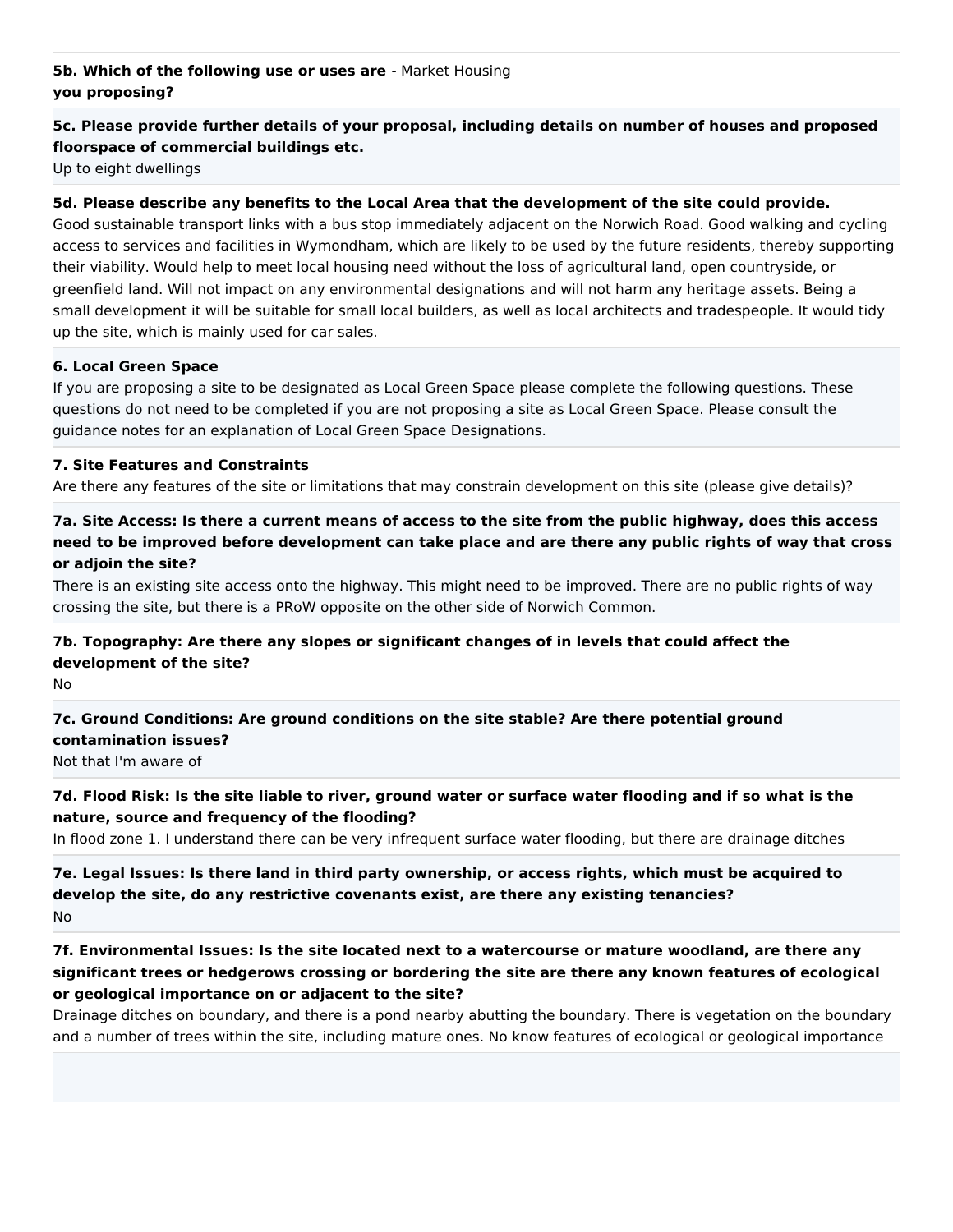## **7g. Heritage Issues: Are there any listed buildings, Conservation Areas, Historic Parklands or Schedules Monuments on the site or nearby? If so, how might the site's development affect them?** No

# **7h. Neighbouring Uses: What are the neighbouring uses and will either the proposed use or neighbouring uses have any implications?**

Neighbouring uses are mainly residential, but there is another car showroom nearby

## **7i. Existing uses and Buildings: are there any existing buildings or uses that need to be relocated before the site can be developed.**

Yes, the car sales would need to relocate

#### **8. Utilities**

**8a. Which of the following are likely to be readily available to service the site and enable its development? Please provide details where possible.**

| Yes<br><b>Mains sewerage</b><br><b>Electricity supply</b><br>Yes<br>Yes<br><b>Public highway</b><br>Yes<br><b>Broadband internet</b><br>Unsure<br>Immediately<br>be made available for the land use or<br>9b. Please give reasons for the answer given above.<br>The landowner is keen to gain planning permission as soon as possible<br>10. Market Interest<br>10. Please choose the most appropriate<br>None<br>market interest there is/has been in the<br>11a. Please indicate when you anticipate Up to 5 years (by April 2021)<br>one<br>proposed development (if known)? | <b>Mains water supply</b>                                                                                   | Yes |  |
|----------------------------------------------------------------------------------------------------------------------------------------------------------------------------------------------------------------------------------------------------------------------------------------------------------------------------------------------------------------------------------------------------------------------------------------------------------------------------------------------------------------------------------------------------------------------------------|-------------------------------------------------------------------------------------------------------------|-----|--|
|                                                                                                                                                                                                                                                                                                                                                                                                                                                                                                                                                                                  |                                                                                                             |     |  |
|                                                                                                                                                                                                                                                                                                                                                                                                                                                                                                                                                                                  |                                                                                                             |     |  |
|                                                                                                                                                                                                                                                                                                                                                                                                                                                                                                                                                                                  | <b>Gas supply</b>                                                                                           |     |  |
|                                                                                                                                                                                                                                                                                                                                                                                                                                                                                                                                                                                  |                                                                                                             |     |  |
|                                                                                                                                                                                                                                                                                                                                                                                                                                                                                                                                                                                  |                                                                                                             |     |  |
|                                                                                                                                                                                                                                                                                                                                                                                                                                                                                                                                                                                  | 9. Availability                                                                                             |     |  |
|                                                                                                                                                                                                                                                                                                                                                                                                                                                                                                                                                                                  | 9a. Please indicate when the site could                                                                     |     |  |
|                                                                                                                                                                                                                                                                                                                                                                                                                                                                                                                                                                                  | development proposed.                                                                                       |     |  |
|                                                                                                                                                                                                                                                                                                                                                                                                                                                                                                                                                                                  |                                                                                                             |     |  |
|                                                                                                                                                                                                                                                                                                                                                                                                                                                                                                                                                                                  |                                                                                                             |     |  |
|                                                                                                                                                                                                                                                                                                                                                                                                                                                                                                                                                                                  | category below to indicate what level of<br>site. Please include relevant dates in the<br>comments section. |     |  |
|                                                                                                                                                                                                                                                                                                                                                                                                                                                                                                                                                                                  | 11. Delivery                                                                                                |     |  |
|                                                                                                                                                                                                                                                                                                                                                                                                                                                                                                                                                                                  | the proposed development could be<br>begun.                                                                 |     |  |
|                                                                                                                                                                                                                                                                                                                                                                                                                                                                                                                                                                                  | 11b. Once started, how many years do<br>you think it would take to complete the                             |     |  |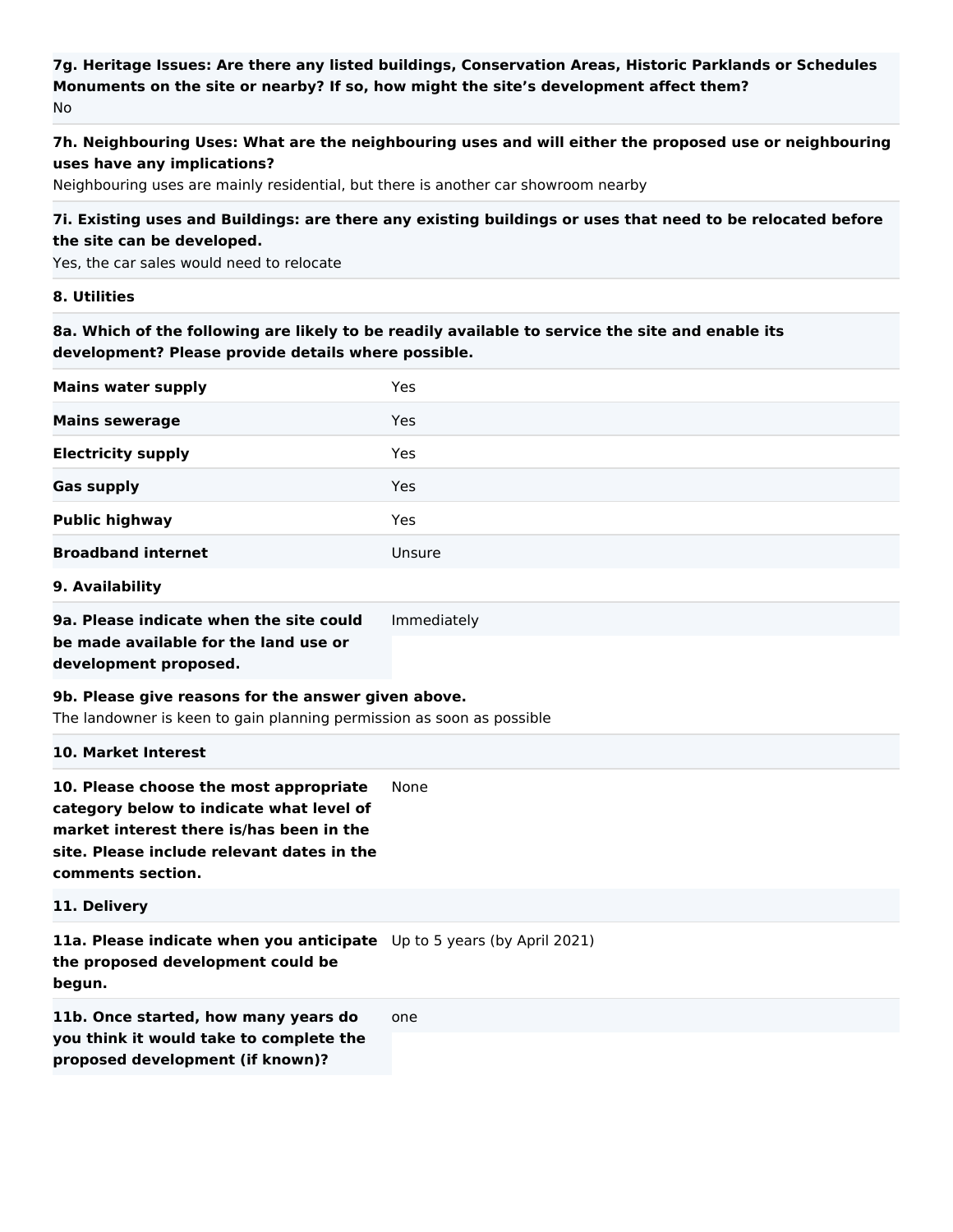#### **12. Viability**

This is the description of your section break.

| 12a. You acknowledge that there are<br>likely to be policy requirements and<br><b>Community Infrastructure Levy (CIL)</b><br>costs to be met which will be in addition<br>to the other development costs of the<br>site (depending on the type and scale of<br>land use proposed). These requirements<br>are likely to include but are not limited<br>to: Affordable Housing; Sports Pitches &<br><b>Children's Play Space and Community</b><br><b>Infrastructure Levy</b> | - I agree |
|----------------------------------------------------------------------------------------------------------------------------------------------------------------------------------------------------------------------------------------------------------------------------------------------------------------------------------------------------------------------------------------------------------------------------------------------------------------------------|-----------|
| 12b. Do you know if there are there any<br>abnormal costs that could affect the<br>viability of the site e.g. infrastructure,<br>demolition or ground conditions?                                                                                                                                                                                                                                                                                                          | No        |
| 12d. Do you consider that the site is<br>currently viable for its proposed use<br>taking into account any and all current<br>planning policy and CIL considerations<br>and other abnormal development costs<br>associated with the site?                                                                                                                                                                                                                                   | Yes.      |
| 13. Other Relevant Information                                                                                                                                                                                                                                                                                                                                                                                                                                             |           |

#### **14. Declaration**

I understand that:

Data Protection and Freedom of Information

The Data Controller of this information under the Data Protection Act 1998 will be Norfolk County Council, which will hold the data on behalf of Broadland District Council, Norwich City Council and South Norfolk District Council. The purposes of collecting this data are:

- to assist in the preparation of the Greater Norwich Local Plan
- to contact you, if necessary, regarding the answers given in your form
- to evaluate the development potential of the submitted site for the uses proposed within the form

#### Disclaimer

The Site Submission response forms received as part of the Greater Norwich Local Plan Regulation 18 Consultation will be published and made available for public viewing. By submitting this form you are consenting to the details about you and your individual sites being stored by Norfolk County Council, and the details being published for consultation purposes. Any information you consider to be confidential is clearly marked in the submitted response form and you have confirmed with the Council(s) in advance that such information can be kept confidential as instructed in the Greater Norwich Local Plan: Regulation 18 "Growth Options" Consultation - Site Submission Guidance Notes.

I agree that the details within this form can be held by Norfolk County Council and that those details can be shared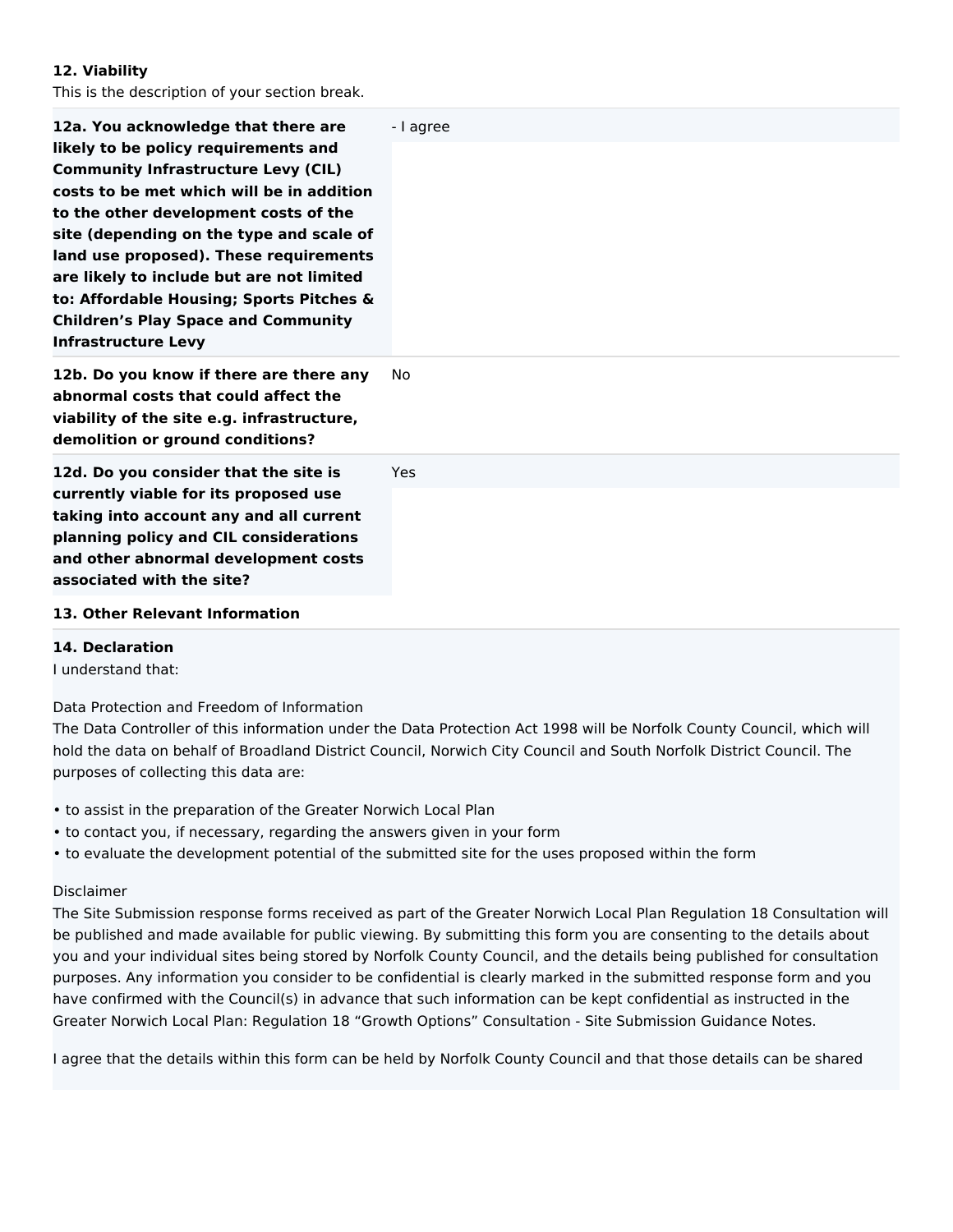with Broadland District Council, Norwich City Council and South Norfolk District Council for the purposes specified in this declaration.

| <b>Name</b> | Mark Thompson |
|-------------|---------------|
| <b>Date</b> | Oct 03, 2018  |